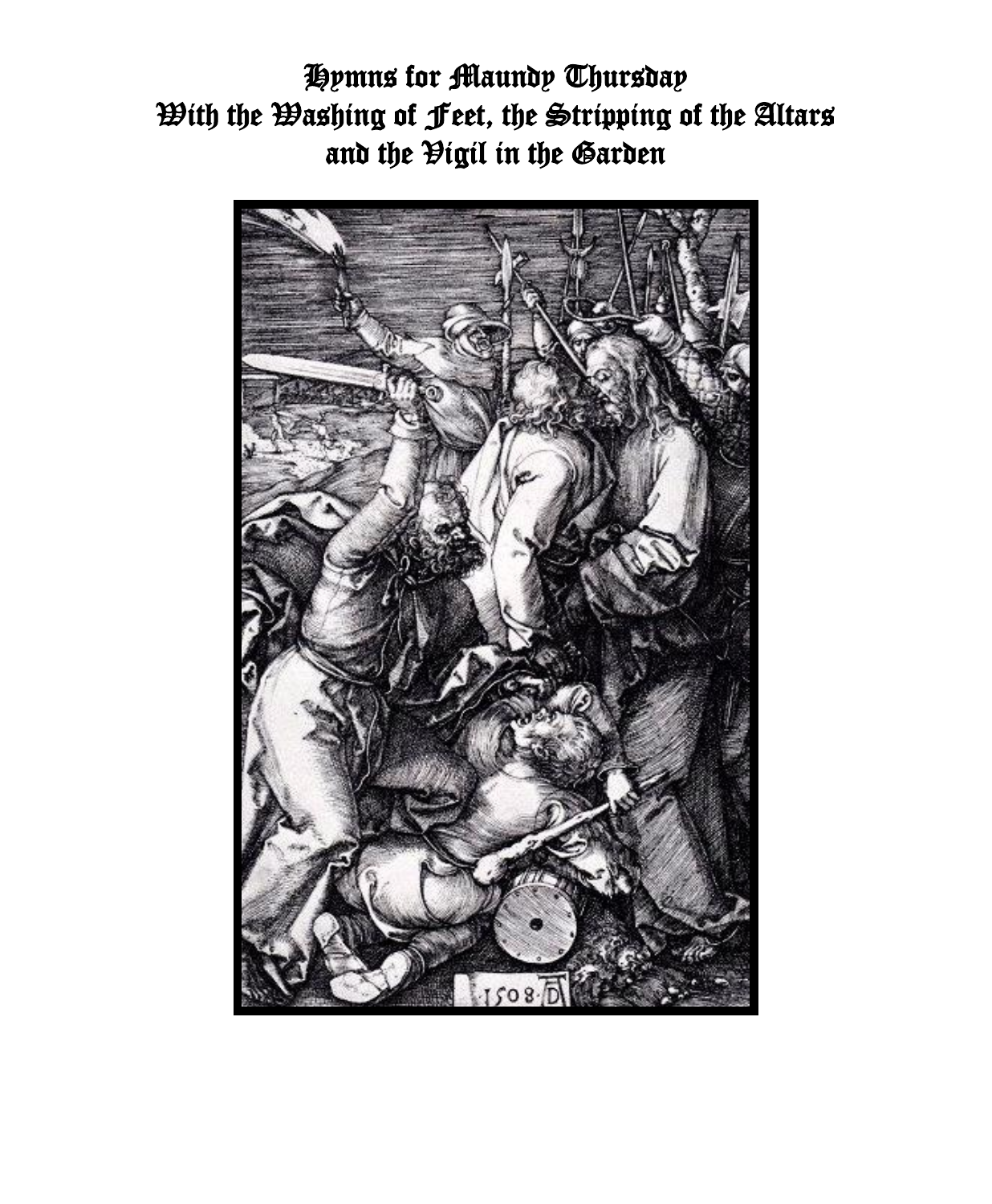### **PROCESSIONAL HYMN**

#### **Deck Thyself, My Soul, With Gladness,**

*English Hymnal 280, Tune: SCHMUCKE DICH Melody from J. Cruger's Geistliche Kirchen-Melodien 1649 Harmony by R..Vaughan Williams Sung by the Collegiate Church of Saint Mary, Warwick, Directed by Christopher Betts*

Deck thyself, my soul, with gladness, Leave the gloomy haunts of sadness; Come into the daylight's splendor, There with joy thy praises render Unto Him Whose grace unbounded Hath this wondrous banquet founded. Higher o'er all the heavens He reigneth, Yet to dwell with thee He deigneth.

Now I sink before thee lowly, Filled with joy most deep and holy, As with trembling awe and wonder On thy mighty works I ponder; How, by mystery surrounded, Depth no man hath ever sounded, None may dare to pierce unbidden Secrets that with thee are hidden.

Sun, Who all my life dost brighten, Light, Who dost my soul enlighten; Joy the sweetest man e'er knoweth; Fount, whence all my being floweth; At Thy feet I cry, my Maker, Let me be a fit partaker Of this blessèd food from heaven, For our good, Thy glory, given.

Jesus, Bread of Life, I pray Thee, Let me gladly here obey Thee. By Thy love I am invited, Be Thy love with love requited; From this supper let me measure, Lord, how vast and deep love's treasure. Through the gifts Thou here dost give me As Thy guest in heaven receive me.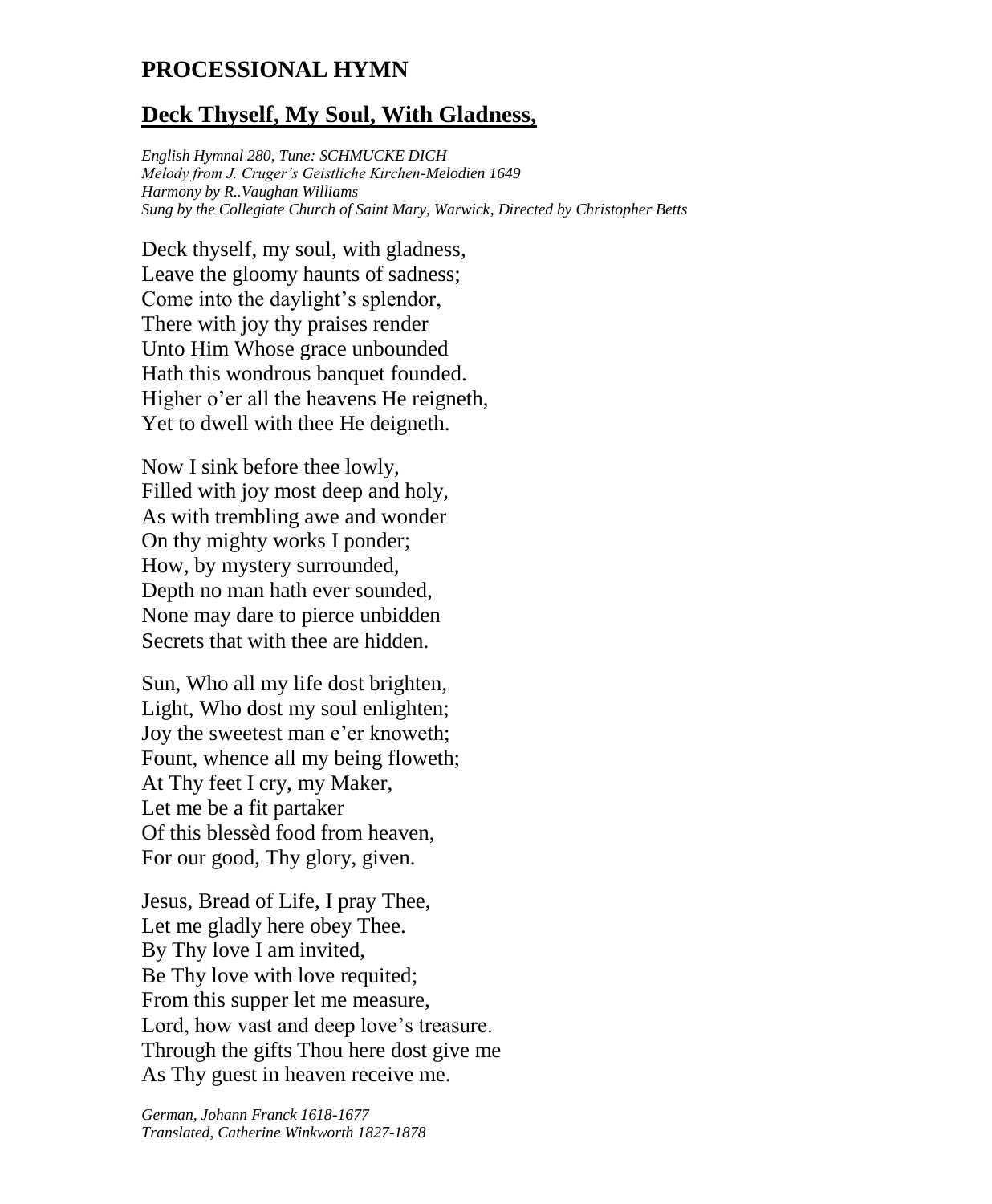# **ANTHEM FOR THE WASHING OF THE FEET**

### **Ubi Caritas**

*English Hymnal 513, Tune: UBI CARITAS by Dom Gregory Murray b 1905 Sung by the Choir of All Saints, Margaret Street, London, Directed by Harry Bramma*

God is love, and where true love is God himself is there.

Here in Christ we gather, love of Christ our calling. Christ, our love, is with us, gladness be his greeting. Let us fear and love him, holy God eternal. Loving him, let each love Christ in one another. God is love, and where true love is God himself is there.

When we Christians gather, members of one Body, let there be in us no discord but one spirit. Banished now be anger, strife and every quarrel. Christ, our God, be always present here among us. God is love, and where true love is God himself is there.

Grant us love's fulfillment, joy with all the blessed, when we see your face, O Savior, in its glory. Shine on us, O purest Light of all creation, be our bliss while endless ages sing your praises. God is love, and where true love is God himself is there.

*From the Latin Liturgy of Maundy Thursday Translated James Quinn b 1919*

## **OFFERTORY HYMN**

### **O Thou, Who at Thy First Eucharist Didst Pray**

*English Hymnal 302, Tune SONG I by Orlando Gibbons 1583-1625 Sung by the Choir of York Minister, Directed by Philip Moore*

O Thou, Who at Thy Eucharist didst pray That all Thy Church might be forever one, Grant us that every Eucharist to say With longing heart and soul, "Thy will be done." O may we all one bread, one body be, One through this Sacrament of unity.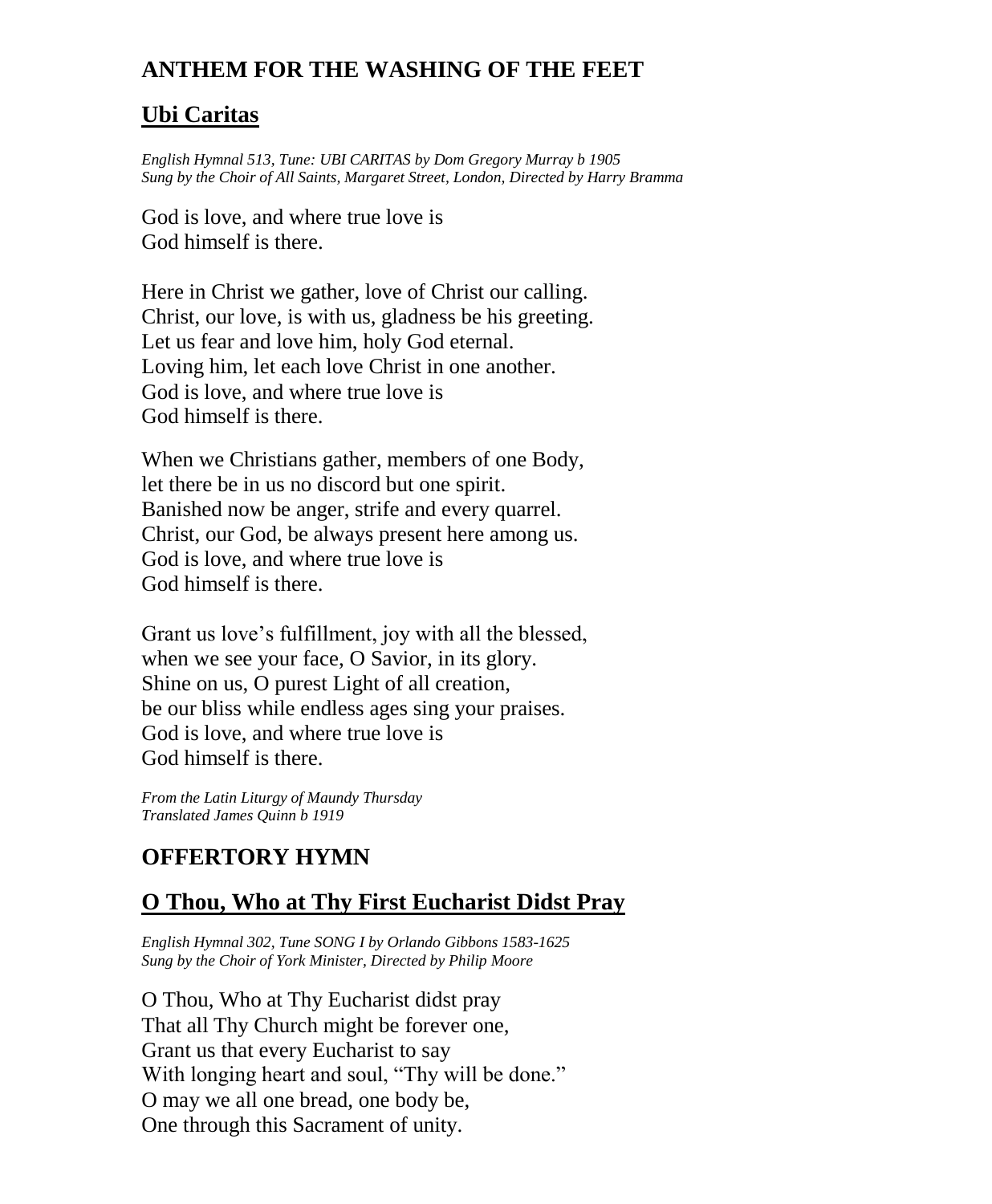For all Thy Church, O Lord, we intercede; Make Thou our sad divisions soon to cease; Draw us the nearer each to each, we plead, By drawing all to Thee, O Prince of Peace; Thus may we all one bread, one body be, One through this Sacrament of unity.

We pray Thee too for wanderers from Thy fold; O bring them back, good Shepherd of the sheep, Back to the faith which saints believed of old, Back to the Church which still that faith doth keep; Soon may we all one bread, one body be, One through this Sacrament of unity.

So, Lord, at length when sacraments shall cease, May we be one with all Thy Church above, One with Thy saints in one unbroken peace, One with Thy saints in one unbounded love; More blessèd still, in peace and love to be One with the Trinity in Unity.

*William Turton 1856-1938*

### **FIRST COMMUNION HYMN**

#### **Adoro te Devote**

*English Hymnal 308, Tune ADORO TE, Mode V Sung by the Choir of Saint Edmundsbury Cathedral, Directed by James Thomas*

Thee we adore, O hidden Savior, Thee, Who in Thy Sacrament art pleased to be; Both flesh and spirit at Thy presence fail, Yet here Thy presence we devoutly hail.

O blest memorial of our dying Lord, Who living Bread to men doth here afford! O may our souls forever feed on Thee, And Thou, O Christ, forever precious be.

Fountain of goodness, Jesu, Lord and God, Cleanse us, unclean, with Thy most cleansing blood; Increase our faith and love, that we may know The hope and peace which from Thy presence flow.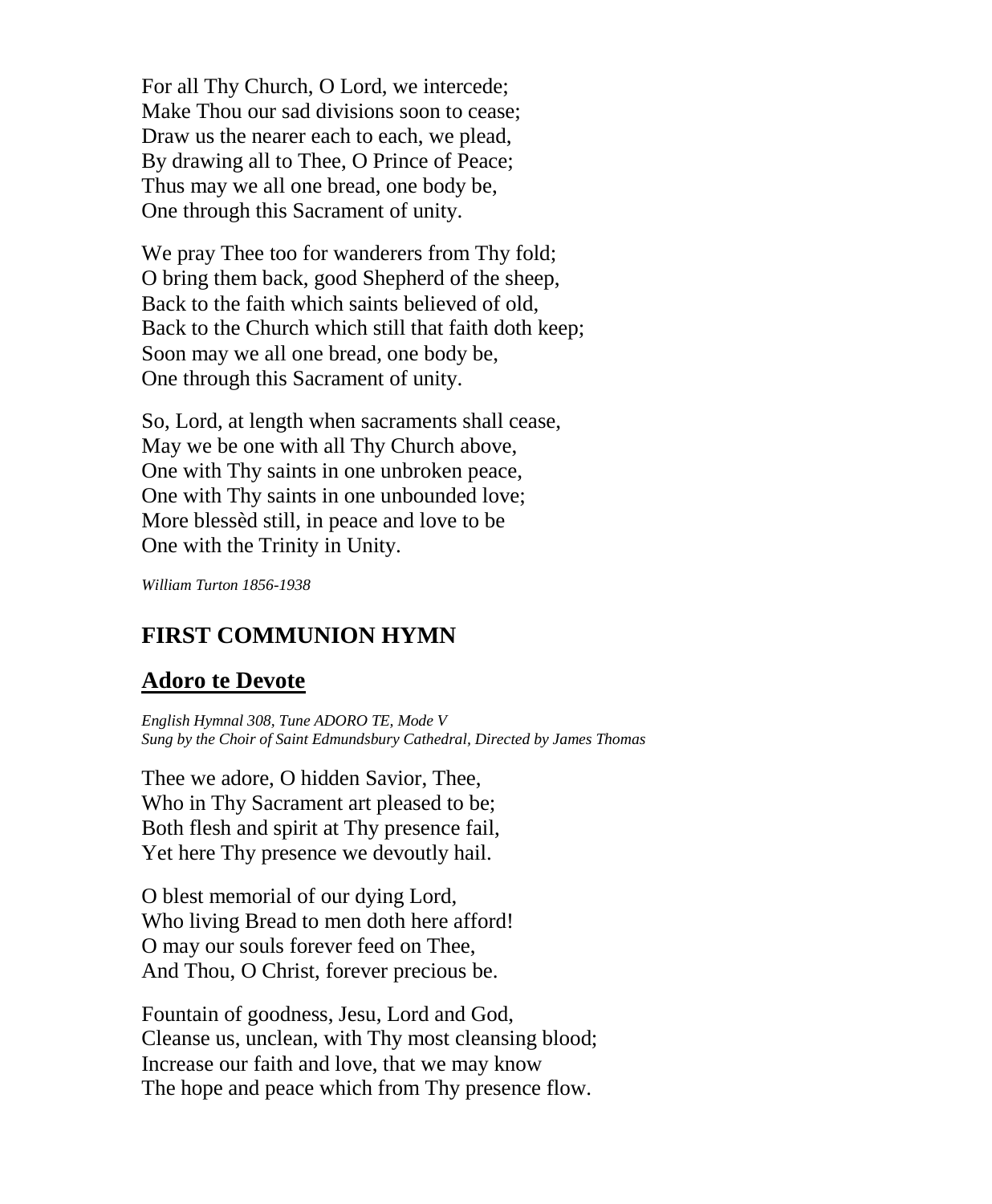O Christ, Whom now beneath a veil we see, May what we thirst for soon our portion be, To gaze on Thee unveiled, and see Thy face, The vision of Thy glory and Thy grace.

*Saint Thomas Aquinas 1227-1274 Translated James Woodford 1820-1885*

## **POST COMMUNION HYMN**

### **A Hymn to Christ in His Sacramental Presence**

*English Hymnal 307, Tune DIVINE MYSTERIES by F. Stanfield 1835-1914 Sung by the Choir of Ely Cathedral, Directed by Paul Trepte*

Sweet Sacrament divine, Hid in thine earthly home; Lo! round thy lowly shrine, With suppliant hearts we come; Jesus, to thee our voice we raise In songs of love and heartfelt praise Sweet Sacrament divine. Sweet Sacrament divine.

Sweet Sacrament of peace, Dear home for every heart, Where restless yearnings cease, And sorrows all depart. There in thine ear, all trustfully, We tell our tale of misery. Sweet Sacrament of peace. Sweet Sacrament of peace.

Sweet Sacrament of rest, Ark from the ocean's roar, Within thy shelter blest Soon may we reach the shore; Save us, for still the tempest raves, Save, lest we sink beneath the waves: Sweet Sacrament of rest. Sweet Sacrament of rest.

Sweet Sacrament divine, Earth's light and jubilee, In thy far depths doth shine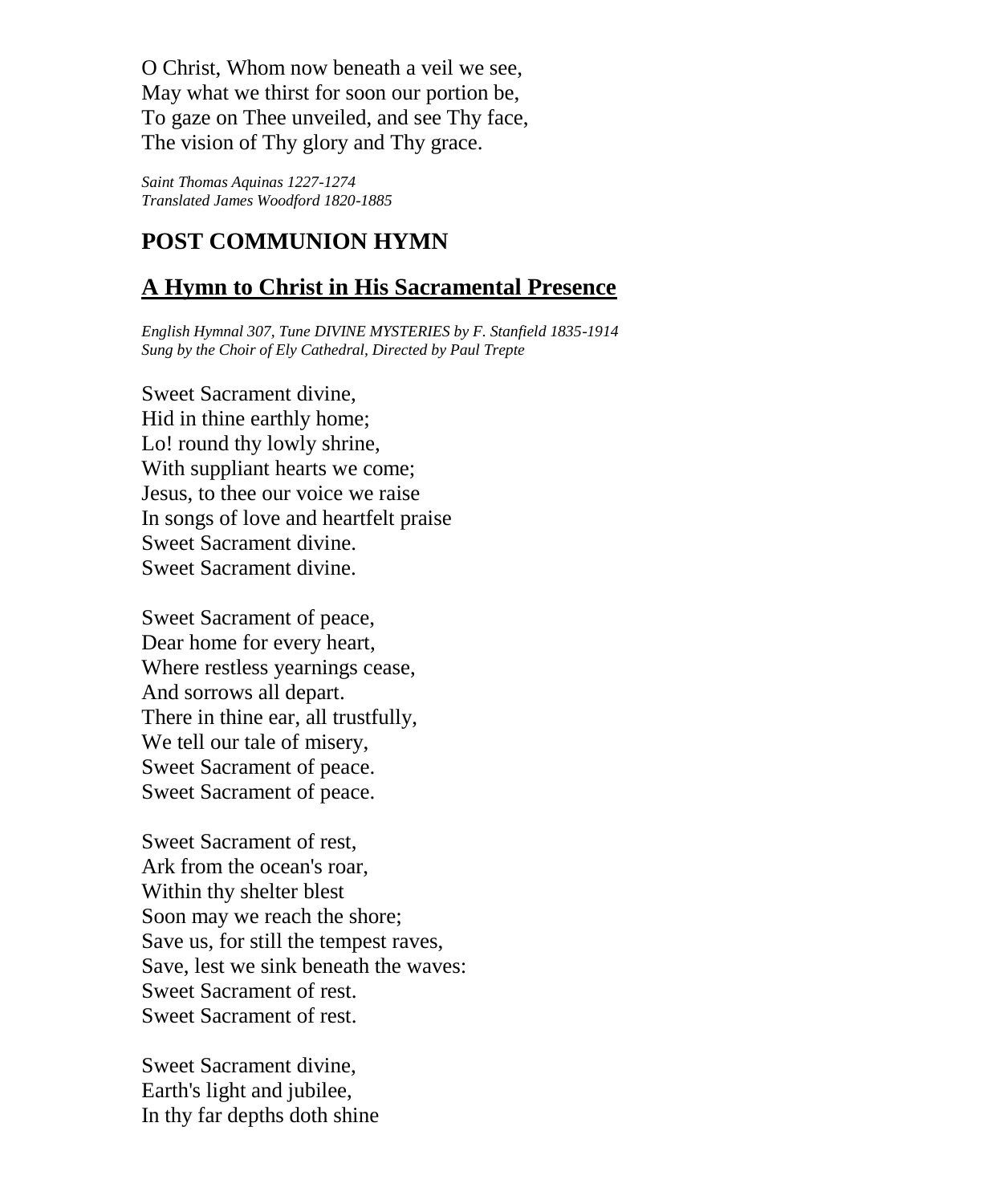The Godhead's majesty; Sweet light, so shine on us, we pray That earthly joys may fade away: Sweet Sacrament divine. Sweet Sacrament divine.

*Francis Stanfield 1835-1914*

# **PSALM FOR THE STRIPPING OF THE ALTAR**

### **Psalm 22: Tone II.i**

"They part my garments among them, and cast lots upon my vesture."

My God, my God, look upon me; why hast thou forsaken me: and art so far from my health and from the word of my complaint?

O my God, I cry in the daytime, but thou hearest not: and in the night-season also I take no rest.

And thou continuest holy: O thou worship of Israel.

Our fathers hoped in thee: they trusted in thee and thou didst deliver them.

They called upon thee and were holpen: they put their trust in thee and were not confounded.

But as for me, I am a worm and no man: a very scorn of men, and the outcast of the people.

All they that see me laugh me to scorn: they shoot out their lips, and shake their heads, saying,

He trusted in God that he would deliver him: let him deliver him, if he will have him.

But thou art he that took me out of my mother's womb: thou wast my hope, when I hanged yet upon my mother's breasts.

I have been left unto thee ever since I was born: thou art my God, even from my mother's womb.

O go not from me, for trouble is hard at hand: and there is none to help me.

Many oxen are come about me: fat bulls of Basan close me in on every side.

They gape upon me with their mouths: as it were a ramping and a roaring lion.

I am poured out like water, and all my bones are out of joint: my heart also in the midst of my body is even like melting wax.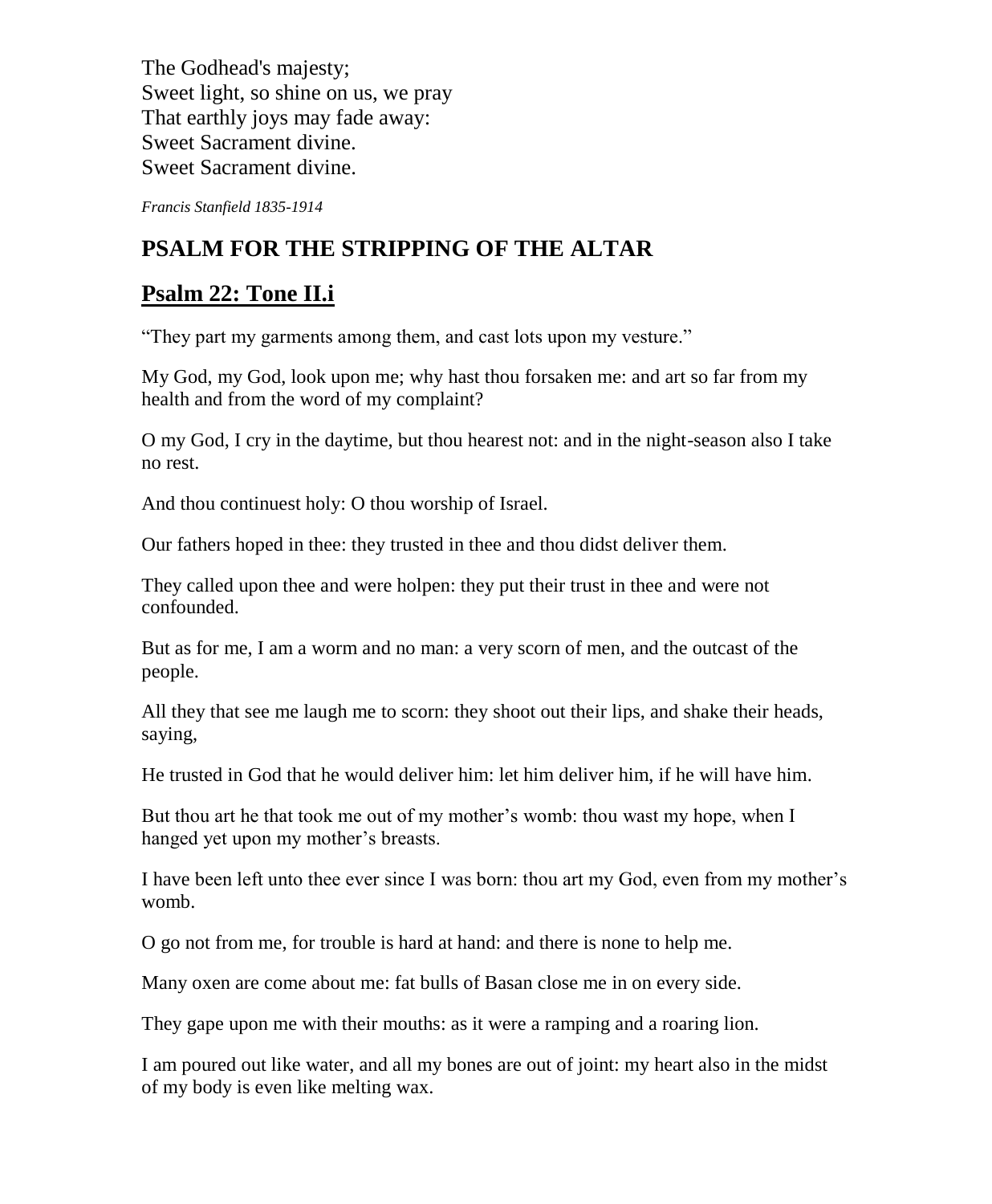My strength is dried up like a pot-shard, and my tongue cleaveth to my gums: and thou shalt bring me into the dust of death.

For many dogs are come about me: and the council of the wicked layeth siege against me.

They pierced my hands and my feet; I may tell all my bones: they stand staring and looking upon me.

They part my garments among them: and cast lots upon my vesture.

But be not thou far from me, O Lord: thou art my succour, haste thee to help me.

Deliver my soul from the sword: my darling from the power of the dog.

Save me from the lion's mouth: thou hast heard me also from among the horns of the unicorns.

I will declare thy Name unto my brethren: in the midst of the congregation will I praise thee.

O praise the Lord, ye that fear him: magnify him, all ye of the seed of Jacob, and fear him, all ye seed of Israel.

For he hath not despised nor abhorred the low estate of the poor: he hath not hid his face from him, but when he called unto him he heard him.

My praise is of thee in the great congregation: my vows will I perform in the sight of them that fear him.

The poor shall eat, and be satisfied: they that seek after the Lord shall praise him; your heart shall live for ever.

All the ends of the world shall remember themselves, and be turned unto the Lord: and all the kindreds of the nations shall worship before him.

For the kingdom is the Lord's: and he is the Governor among the people.

All such as be fat upon earth: have eaten, and worshipped.

All they that go down into the dust shall kneel before him: and no man hath quickened his own soul.

My seed shall serve him: they shall be counted unto the Lord for a generation.

They shall come, and the heavens shall declare his righteousness: unto a people that shall be born, whom the Lord hath made.

"They part my garments among them, and cast lots upon my vesture."